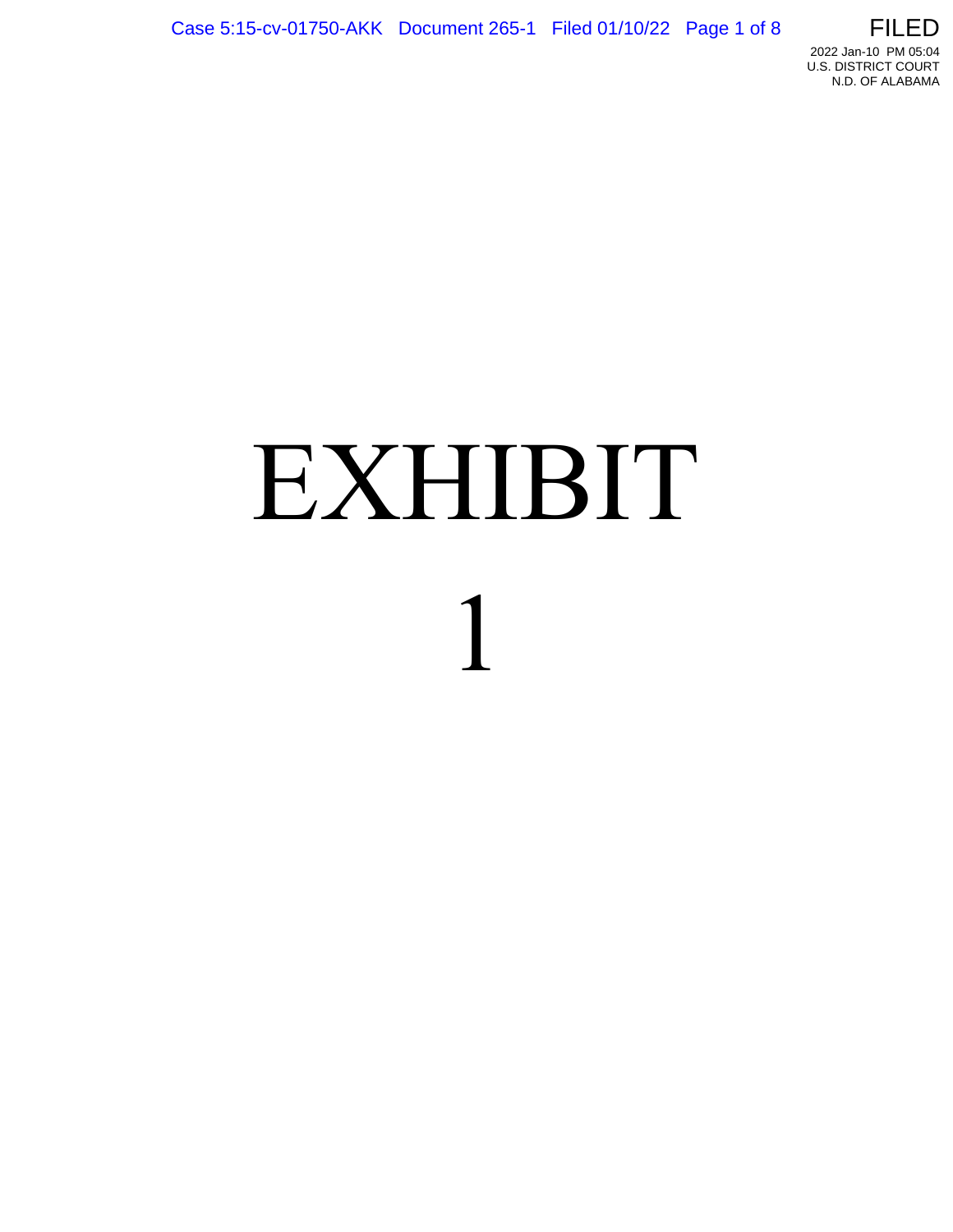## UNITED STATES DISTRICT COURT FOR THE NORTHERN DISTRICT OF ALABAMA NORTHEASTERN DIVISION

| TOMMY LINDSEY, et al., |  |
|------------------------|--|
| Plaintiffs,            |  |
| V.                     |  |
| 3M COMPANY, et al.,    |  |
| Defendants.            |  |

CIVIL ACTION NUMBER 5:15-cv-01750-AKK

# **[PROPOSED] FINAL APPROVAL ORDER**

 Before the Court is the Motion for Final Approval of Class Action Settlement filed by the Class Representatives, which has not been opposed by Defendants 3M Company ("3M"), Dyneon, L.L.C. ("Dyneon"), and Daikin America, Inc. ("DAI") (collectively, the "Parties"). The Class Representatives have moved the Court, pursuant to Federal Rule of Civil Procedure 23, for a final order (1) certifying the Settlement Class pursuant to Rule  $23(a)$  and Rule  $23(b)(3)$  and (2) granting final approval of the proposed Settlement Agreement as fair, reasonable, and adequate under Rule 23(e). In addition, Class Counsel have moved for approval of attorney fees and expenses. The Parties' Class Settlement Agreement, dated October 25, 2021 ("Settlement Agreement"), which was previously filed with the Court (Doc. 258-1), sets forth the terms and conditions for the settlement of the Class Claims, and was preliminarily approved by the Court on November 10, 2021. (*See* Doc. 261). The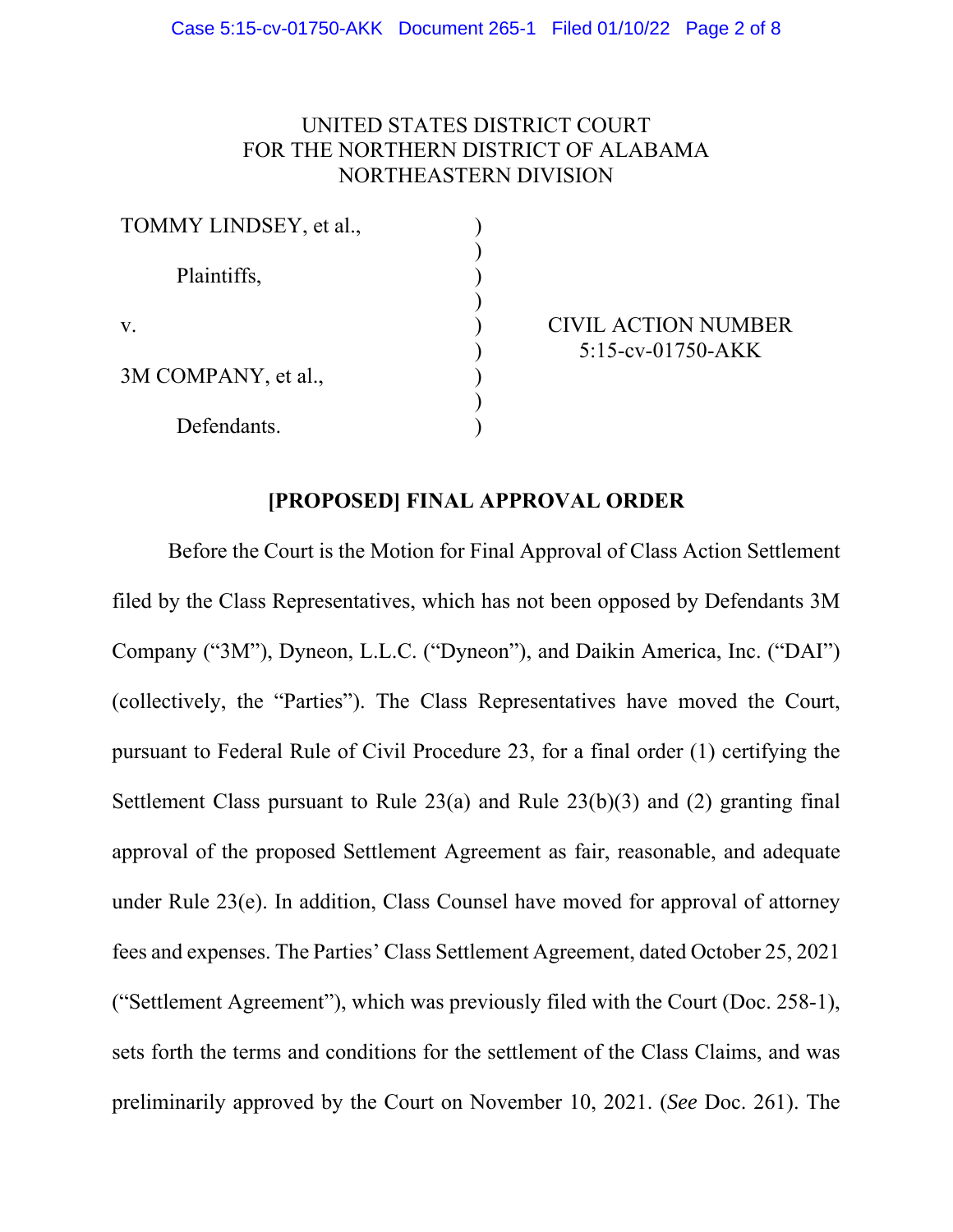Court also, on November 10, 2021, pursuant to Rule 23(b)(3), conditionally certified the Settlement Class.

 WHEREAS, the Court has considered the Settlement Agreement, accompanying exhibits and other documents;

 WHEREAS, the Court held a Fairness Hearing on March 15, 2022, with the Parties present through Counsel, heard presentations by Counsel concerning the Settlement, certification of the Settlement Class, the implementation of the Notice Plan and Class Counsels' Motion for Attorney Fees and Expenses; and WHEREAS, the Court considered objections filed with the Court and the arguments of objectors.

### IT IS HEREBY ORDERED THAT:

 1. The Court hereby finds that certification of this action as a Rule 23(b)(3) class action is appropriate and finds that each of the elements of Rule 23(a) have been met: (1) the class is so numerous that joinder of all members is impracticable, (2) there are common questions of law or fact, (3) the claims of the class representatives are typical of their class and subclass, and (4) each of the representatives fairly and adequately represent their class and subclass. This Court also finds that, in this particular context, questions of law or fact common to the class predominate over any questions affecting individual members and that a class action is superior to other available methods to fairly and efficiently adjudicate this controversy.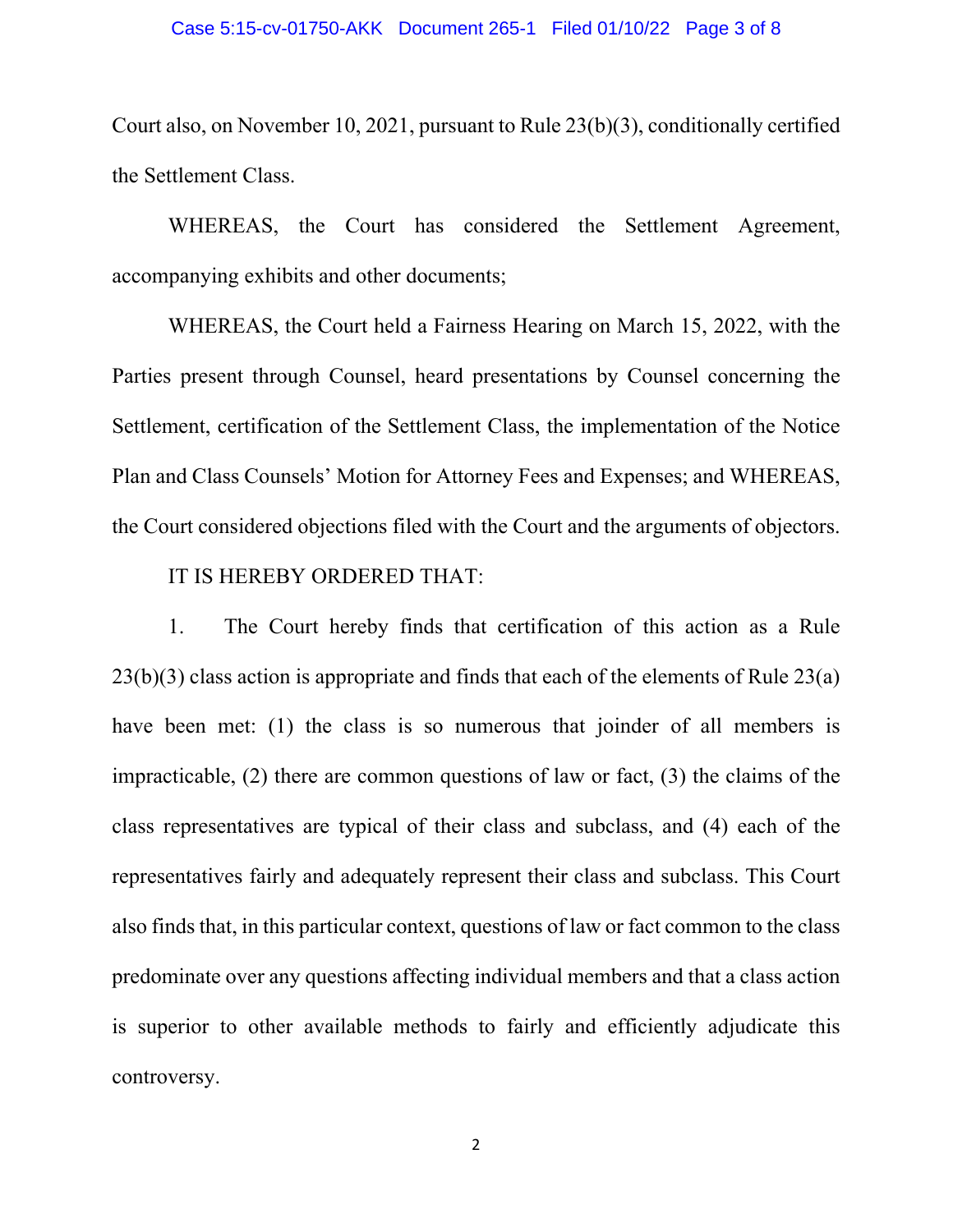# The Court, pursuant to Rule 23(b)(3), certifies a Settlement Class consisting

of the following two subclasses for purposes of this Settlement only:

(1) "Ratepayer Subclass": Every Person who (a) was a residential-coded customer of the Authority or of the Town Creek Water System, the West Lawrence Water Cooperative (Route 20 residential customers only), the V.A.W. Water System (residential customers on Routes 08 through 19 only), or the Trinity Water Works at any time between October 5, 2013, and September 29, 2016, and (b) made any payment for water originating with the Authority—whether such water was provided directly by the Authority or through one of the Authority's wholesale customers, namely, the Town Creek Water System, the West Lawrence Water Cooperative (Route 20 residential customers only), the V.A.W. Water System (residential customers on Routes 08 through 19 only), or the Trinity Water Works—on or between (i) November 1, 2013 and October 31, 2016, in the cases of the residential-coded customers of the Authority, the Town Creek Water System, and the West Lawrence Water Cooperative (Route 20 only), or (ii) November 1, 2013, and June 30, 2016, in the cases of residential-coded customers of the V.A.W. Water System (Routes 08 through 19 only) and the Trinity Water Works; and

(2) "Resident Subclass": Every Person who currently resides in Alabama, Georgia, or Tennessee, and for at least six months between (a) October 5, 2013 and September 29, 2016, in the cases of the residential-coded customers of the Authority, the Town Creek Water System, and the West Lawrence Water Cooperative (Route 20 only), or (b) October 5, 2013, and May 31, 2016, in the cases of residential-coded customers of the V.A.W. Water System (Routes 08 through 19 only) and the Trinity Water Works, owned or resided in a residential housing unit that received water originating with the Authority, whether such water was provided directly by the Authority or through one of the Authority's wholesale customers, namely, the Town Creek Water System, the West Lawrence Water Cooperative (Route 20 residential customers only), the V.A.W. Water System (residential customers on Routes 08 through 19 only), or the Trinity Water Works.

Persons defined by (1) above are "Ratepayer Subclass Members," and Persons

defined by (2) above are "Resident Subclass Members." Persons who are Ratepayer

Subclass Members are excluded as Resident Subclass Members, except that when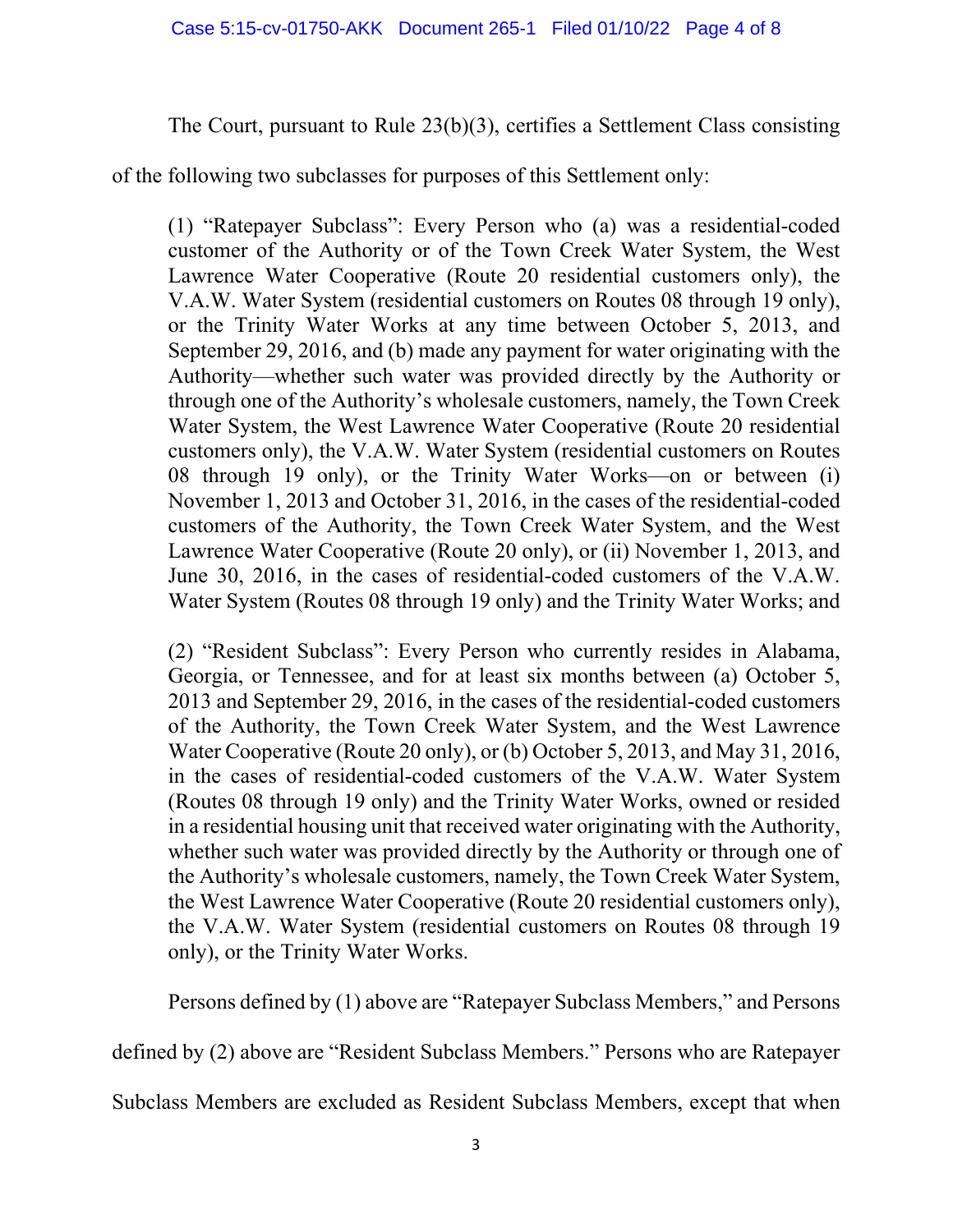#### Case 5:15-cv-01750-AKK Document 265-1 Filed 01/10/22 Page 5 of 8

two persons are named as the ratepayer for the same account, one of those two persons (but not both) is eligible to be a Resident Subclass Member, provided he or she satisfies the Resident Subclass Member definition. Members of the Resident Subclass shall not be paid for more than one claim in the Settlement.

 Excluded from the Settlement Class are employees of Defendants and any entities in which Defendants have a controlling interest; any of the legal representatives, heirs, successors, or assigns of Defendants; the Judge to whom this case is assigned and any member of the Judge's immediate family and any other judicial officer assigned to this case; all persons or entities that properly execute and timely file a request for exclusion from the Settlement Class; and any attorneys representing the Plaintiffs or Members of the proposed Settlement Class.

 The Court designates as representatives of the Ratepayer Subclass Tommy Lindsey and Larry Watkins. The Court designates as representatives of the Resident Subclass Lanette Lindsey and Venetia Watkins.

 2. The Court has reviewed the Settlement Agreement and approves its terms.

 (a) The Court finds that the Settlement Agreement is the product of informed, arm's-length negotiation by counsel and is fair, just, reasonable, valid and adequate, notwithstanding the objections that were raised at the Fairness Hearing.

4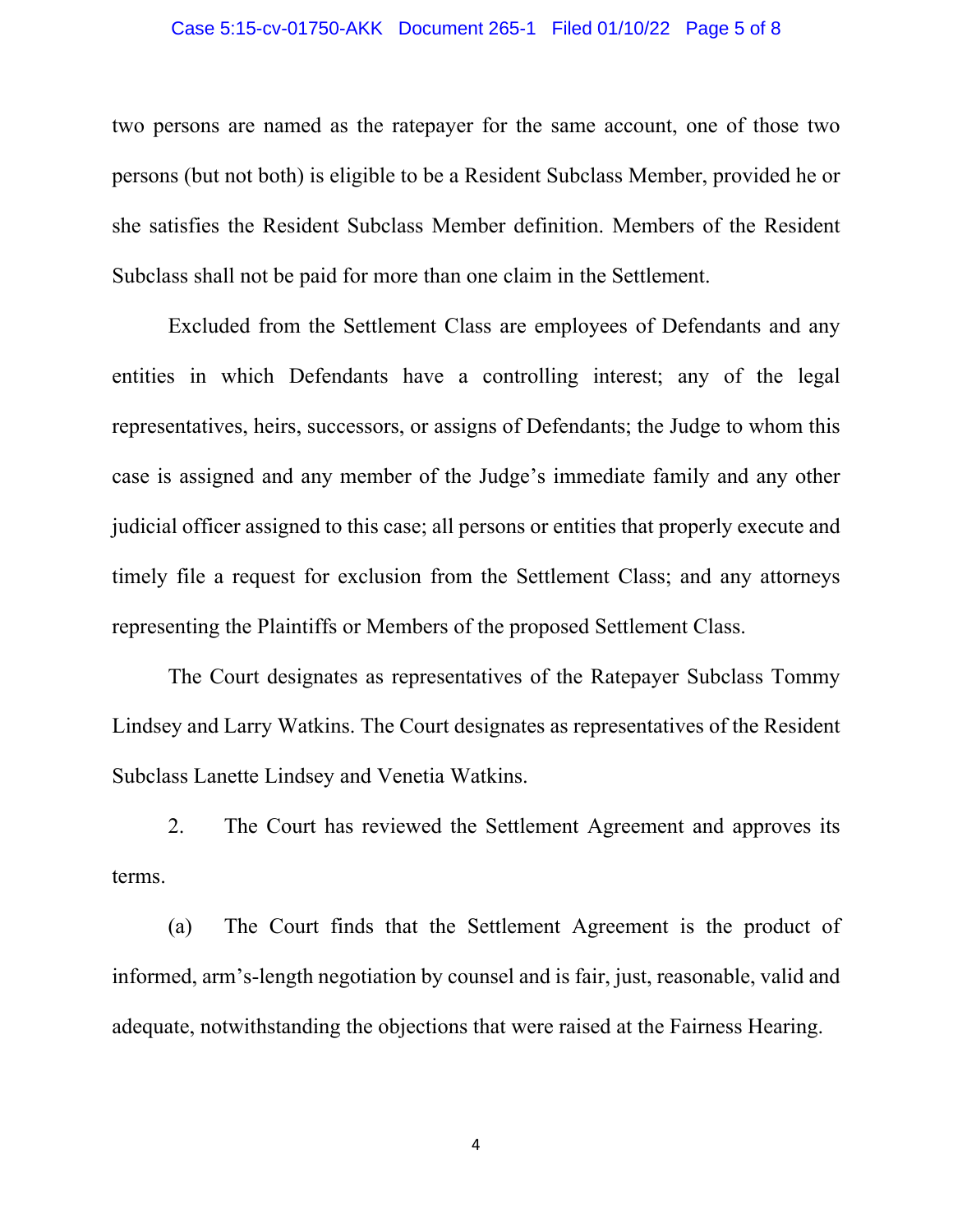(b) The Court finds that the Settlement Amount of \$12,000,000.00 (twelve million dollars) will be used to fund class benefits that will directly benefit the Class Members. Based on the Court's analysis, the class benefits represent a reasonable compromise of the relief sought by the Class Members through the Rule 23(b)(3) Class Claims.

 (c) The Court finds the Class Settlement, including the plan of distribution of Settlement proceeds to Class Members, is fair, adequate and reasonable, based upon the Court's consideration of the Fed. R. Civ. P.  $23(e)(2)$  factors: "(A) the class representatives and class counsel have adequately represented the class; (B) the proposal was negotiated at arm's length; (C) the relief provided for the class is adequate, taking into account: (i) the costs, risks, and delay of trial and appeal; (ii) the effectiveness of any proposed method of distributing relief to the class, including the method of processing class-member claims; (iii) the terms of any proposed award of attorney's fees, including timing of payment; and (iv) any agreement required to be identified under Rule  $23(e)(3)$ ; and (D) the proposal treats class members equitably relative to each other." *See also Bennett v. Behring Corp.*, 737 F.2d 982, 986 (11th Cir.1984).

 3. The Court finds that the Class Notice and Notice Plan were appropriate under the circumstances and were reasonably calculated to inform Class Members of the proposed Settlement, afforded Class Members an opportunity to opt out or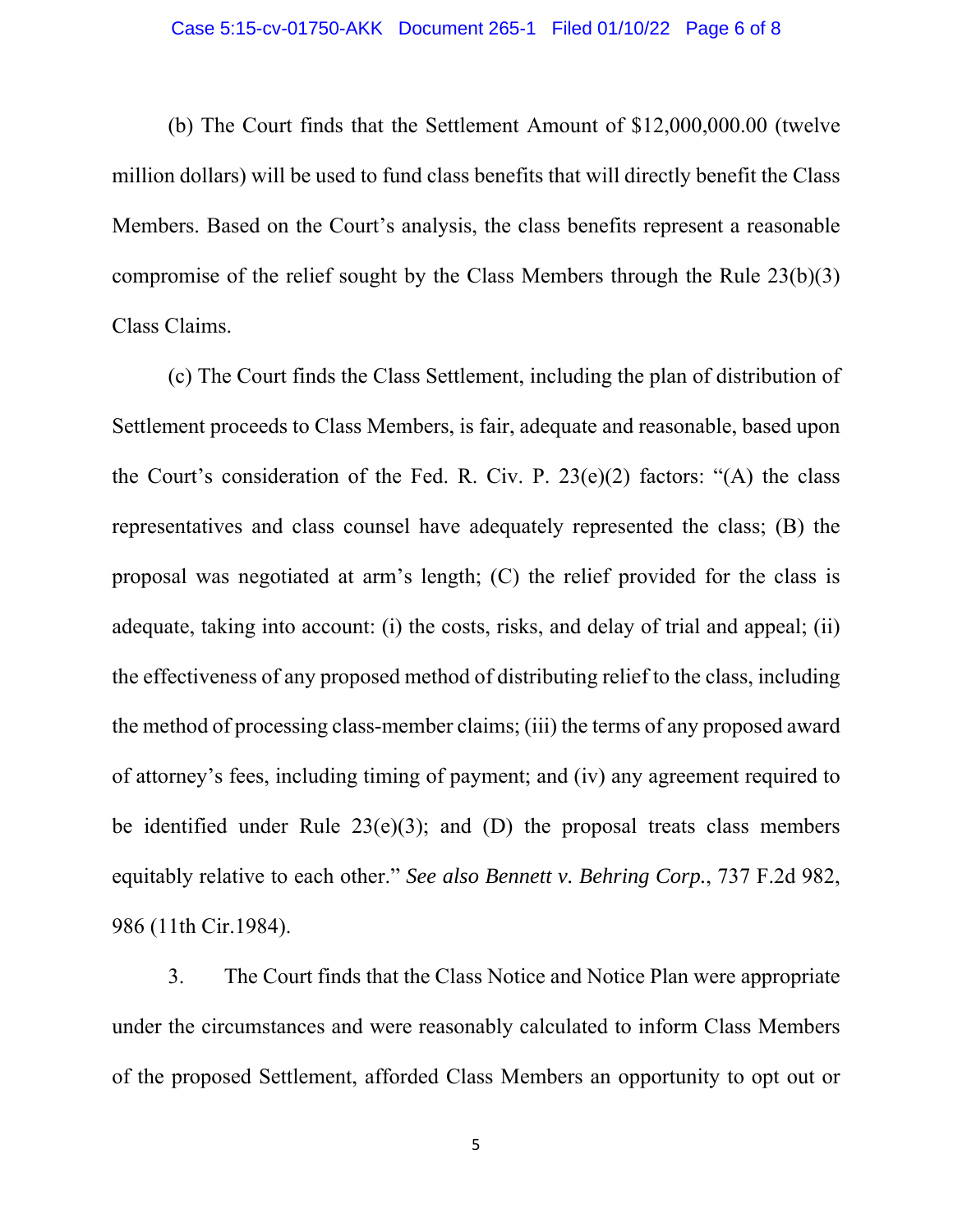#### Case 5:15-cv-01750-AKK Document 265-1 Filed 01/10/22 Page 7 of 8

present their objections to the Settlement, and complied in all respects with the requirements of Rule 23 and applicable due process requirements.

 4. The Court finds that Class Counsel implemented the Notice Plan in compliance with this Court's Preliminary Approval Order.

 5. The Court finds that Defendants provided notice of the proposed Class Action Settlement to the appropriate federal and state officials pursuant to the requirements of the Class Action Fairness Act.

 6. The Court has considered the due process rights of absent Class Members and finds that such rights are adequately protected.

 7. Class Counsel's Motion for Final Approval of Attorney Fees and Expenses (Doc. 263) is hereby granted, and Class Counsel are awarded \$3,600,000 (three million, six hundred thousand dollars) for fees and \$845,353 (eight hundred, forty-five thousand and three hundred and fifty three dollars) for expenses, per the Settlement Agreement, as part of this Settlement.

 8. Under the Settlement Agreement, each of the Releasing Parties has released, waived, compromised, settled, and discharged all Released Claims.

 9. All further litigation by the Plaintiffs and Participating Class Members with respect to the Released Claims is hereby enjoined.

 10. There is no just reason for delay and the Clerk of Court is directed to enter this Final Approval Order as a final judgment. The Court reserves exclusive

6